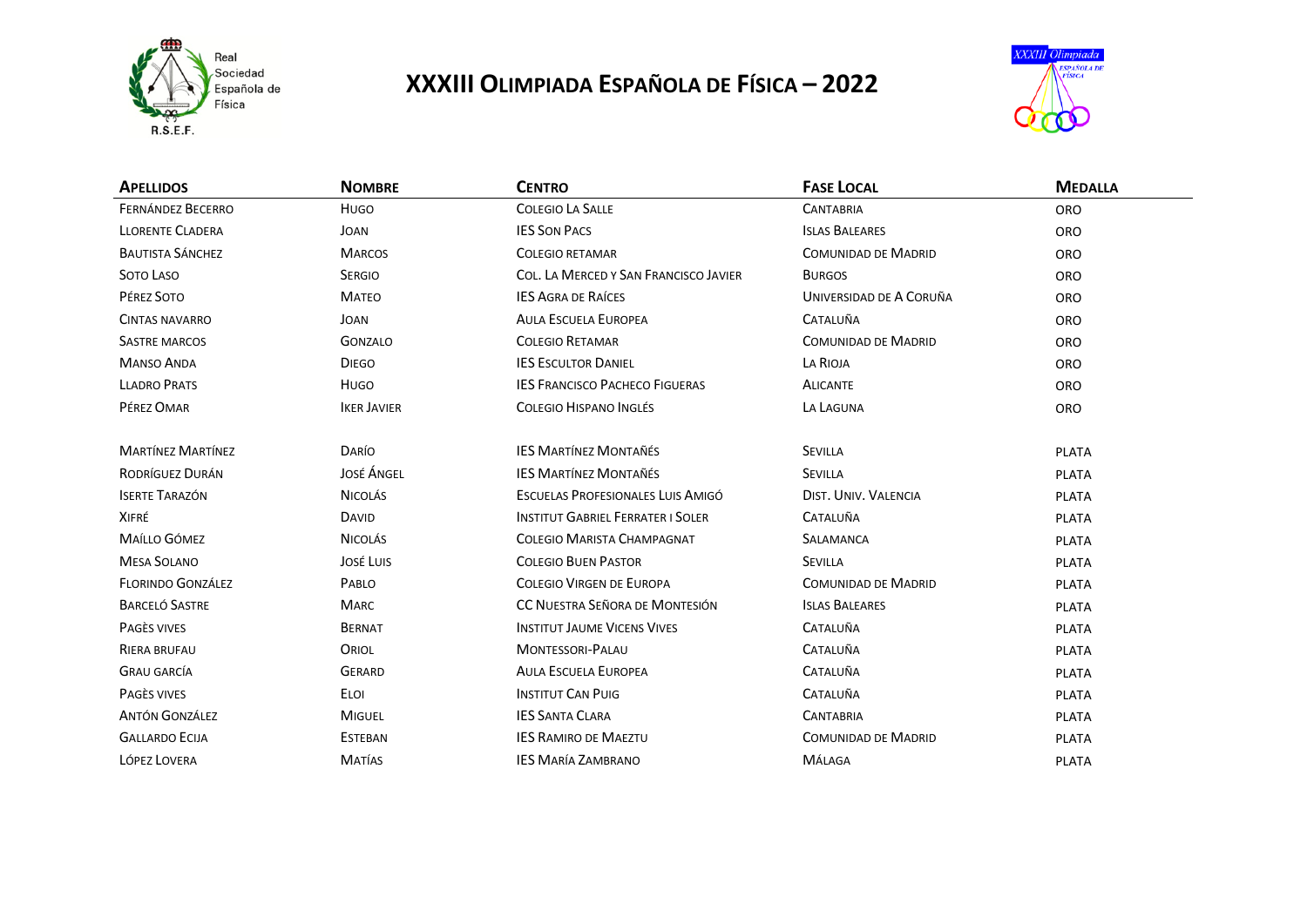| <b>APELLIDOS</b>            | <b>NOMBRE</b>      | <b>CENTRO</b>                               | <b>FASE LOCAL</b>             | <b>MEDALLA</b>       |
|-----------------------------|--------------------|---------------------------------------------|-------------------------------|----------------------|
| RODRÍGUEZ RODRÍGUEZ         | <b>RUBÉN</b>       | <b>IES CANGAS DEL NARCEA</b>                | <b>OVIEDO</b>                 | <b>BRONCE</b>        |
| <b>SALAZAR VEGA</b>         | <b>ALVARO JUAN</b> | <b>COLEGIO RETAMAR</b>                      | <b>COMUNIDAD DE MADRID</b>    | <b>BRONCE</b>        |
| <b>FAUS FAUS</b>            | PABLO              | <b>IES MARÍA ENRÍQUEZ</b>                   | DIST. UNIV. VALENCIA          | <b>BRONCE</b>        |
| <b>MOLINER SENAR</b>        | PAU                | <b>IES VICENT SOS BAYNAT</b>                | <b>CASTELLÓN</b>              | <b>BRONCE</b>        |
| FERNÁNDEZ DAPENA            | <b>DIEGO</b>       | <b>OCASTRO BRITISH INTERNATIONAL SCHOOL</b> | Vigo                          | <b>BRONCE</b>        |
| <b>SÁNCHEZ MONTESINOS</b>   | <b>GONZALO</b>     | COL. SALESIANOS SAN MIGUEL ARCÁNGEL         | <b>COMUNIDAD DE MADRID</b>    | <b>BRONCE</b>        |
| JERÓNIMO PÉREZ              | <b>ARTURO</b>      | <b>IES ANDRÉS LAGUNA</b>                    | VALLADOLID                    | <b>BRONCE</b>        |
| <b>TOVIAS ÁLVAREZ</b>       | SAMUEL             | SAGRAT COR-DIPUTACIÓ                        | CATALUÑA                      | <b>BRONCE</b>        |
| <b>MÁRQUEZ SÁNCHEZ</b>      | UNAI               | <b>IES GABRIEL ALONSO DE HERRERA</b>        | <b>CASTILLA-LA MANCHA</b>     | <b>BRONCE</b>        |
| <b>VINYALS ROCA</b>         | OLAU               | <b>INSTITUT JAUME VICENS VIVES</b>          | CATALUÑA                      | <b>BRONCE</b>        |
| <b>BORRALLO GARCÍA</b>      | José               | <b>IES JAVIER GARCÍA TÉLLEZ</b>             | <b>EXTREMADURA</b>            | <b>BRONCE</b>        |
| <b>VANCO SAN PEDRO</b>      | <b>JORGE</b>       | <b>IES LA LABORAL</b>                       | LA RIOJA                      | <b>BRONCE</b>        |
| SOTO RAMOS                  | PAULA              | <b>SEK CIUDALCAMPO</b>                      | <b>COMUNIDAD DE MADRID</b>    | <b>BRONCE</b>        |
| PELEGRÍN BRU                | <b>JORGE</b>       | <b>IES COX</b>                              | <b>ELCHE</b>                  | <b>BRONCE</b>        |
| <b>TABARES LÓPEZ</b>        | <b>DANIEL</b>      | <b>IES PALAS ATENEA</b>                     | <b>COMUNIDAD DE MADRID</b>    | <b>BRONCE</b>        |
| <b>BILBAO PARDO</b>         | <b>AITOR</b>       | <b>COLEGIO SAN PATRICIO</b>                 | <b>COMUNIDAD DE MADRID</b>    | <b>BRONCE</b>        |
| <b>MARSAL MARTÍN</b>        | <b>MIGUEL</b>      | <b>IES CARLOS III TOLEDO</b>                | <b>CASTILLA-LA MANCHA</b>     | <b>BRONCE</b>        |
| <b>OTERO LEMA</b>           | <b>BRAIS</b>       | <b>IES PLURILINGÜE ADORMIDERAS</b>          | A CORUÑA                      | <b>BRONCE</b>        |
| FERNÁNDEZ FERNÁNDEZ         | DANIEL             | <b>COEGIO MARISTA AUSEVA</b>                | <b>OVIEDO</b>                 | <b>BRONCE</b>        |
| <b>GIL LEÓN</b>             | <b>SERGIO</b>      | <b>IES MARTÍNEZ RUIZ AZORÍN</b>             | REGIÓN DE MURCIA              | <b>BRONCE</b>        |
| <b>CALDERÓN</b>             | LUCAS              | COLEGIO P. ANDRÉS DE URDANETAF              | PAÍS VASCO                    | <b>MENCIÓN HONOR</b> |
| <b>SANMARTÍN GOYANES</b>    | <b>ALEXANDRE</b>   | <b>COLEGIO MANUEL PELETEIRO</b>             | <b>SANTIAGO DE COMPOSTELA</b> | <b>MENCIÓN HONOR</b> |
| <b>SAIZ FERNÁNDEZ</b>       | RAÚL               | <b>IES PARQUE DE LISBOA</b>                 | <b>COMUNIDAD DE MADRID</b>    | <b>MENCIÓN HONOR</b> |
| POZA MARCOS                 | <b>MARCOS</b>      | <b>CRISTO REY</b>                           | JAÉN                          | <b>MENCIÓN HONOR</b> |
| PADRÓN                      | <b>MARTÍN</b>      | <b>IES BLANCO AMOR</b>                      | <b>VIGO</b>                   | <b>MENCIÓN HONOR</b> |
| <b>GARCÍA MARTÍNEZ</b>      | PAULA              | EL LIMONAR INT. SCHOOL                      | <b>REGIÓN DE MURCIA</b>       | <b>MENCIÓN HONOR</b> |
| PONZ ÁLVAREZ                | <b>IVÁN PELAYO</b> | <b>IES BAJO ARAGÓN</b>                      | ZARAGOZA                      | <b>MENCIÓN HONOR</b> |
| <b>LUQUE MATEOS</b>         | JULIO              | <b>IES PADRE MANJÓN</b>                     | <b>GRANADA</b>                | <b>MENCIÓN HONOR</b> |
| DE IRÍZAR LARRAURI          | <b>ALVARO</b>      | <b>IES BENJAMÍN DE TUDELA</b>               | <b>NAVARRA</b>                | MENCIÓN HONOR        |
| <b>CARRILLO GARCÍA</b>      | <b>MIGUEL</b>      | <b>IES AGUILARY ESLAVA</b>                  | <b>CÓRDOBA</b>                | <b>MENCIÓN HONOR</b> |
| <b>CASENAVE LIENTSCHNIG</b> | <b>BRUNO</b>       | <b>PARE MANYANET</b>                        | CATALUÑA                      | <b>MENCIÓN HONOR</b> |
| <b>ALVAREZ RUIZ</b>         | <b>GUILLERMO</b>   | <b>IES CAMPOS DE AMAYA</b>                  | <b>BURGOS</b>                 | <b>MENCIÓN HONOR</b> |
| PARRA SÁNCHEZ               | <b>JOEL</b>        | <b>IES ISABEL DE VILLENA</b>                | <b>DIST. UNIV. VALENCIA</b>   | <b>MENCIÓN HONOR</b> |